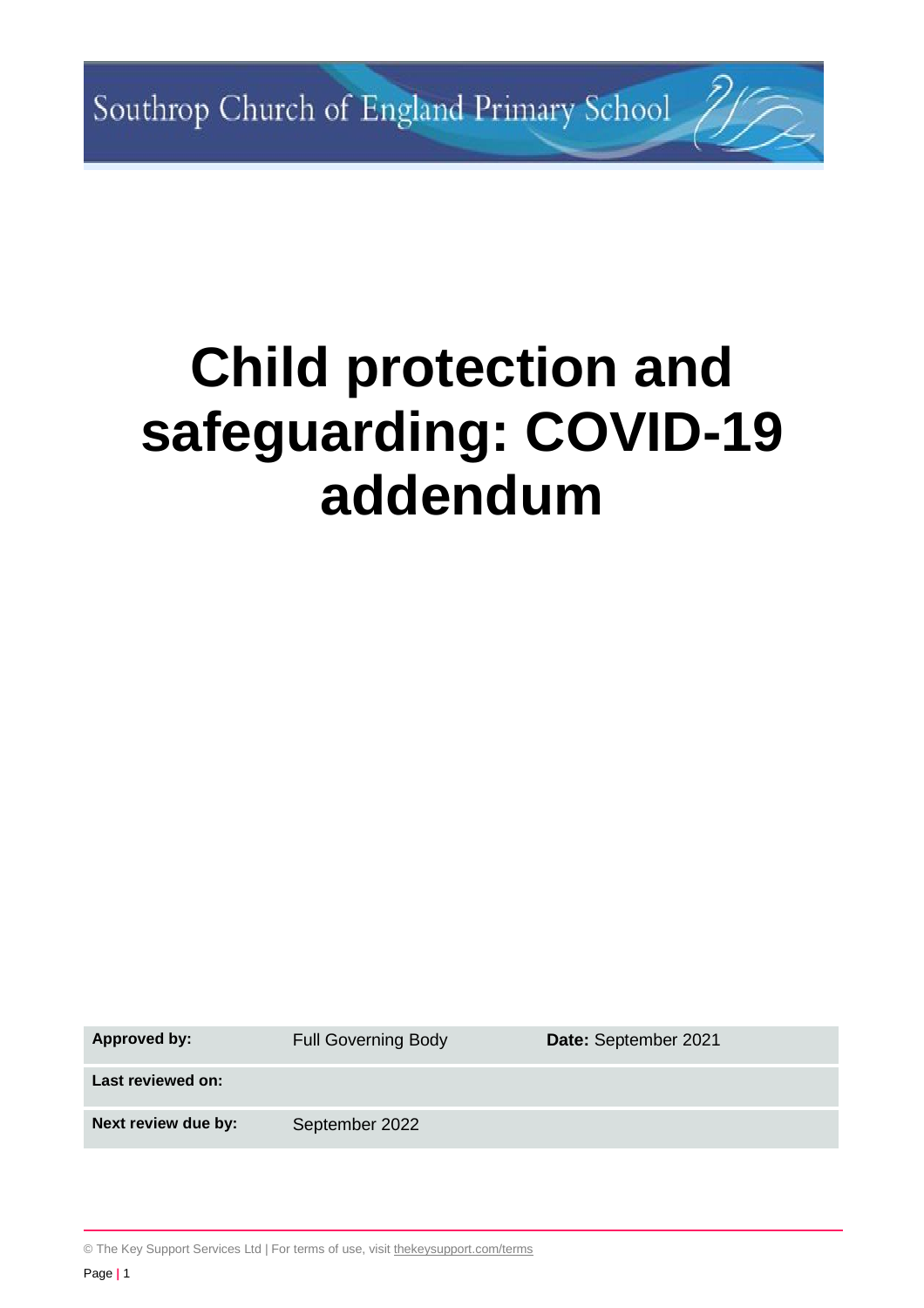# **Contents**

# <span id="page-1-0"></span>**Important contacts**

# **Designated Safeguarding Lead: Megan Davies 07970581046**

# **Deputy DSL: Julia McLellan**

# **Child Protection Governor: Jean Holder 01367 253124**

# <span id="page-1-1"></span>**1. Scope and definitions**

This addendum applies from the start of the autumn term 2020. Is this needed?

It sets out changes to our normal child protection policy in light of coronavirus, and should be read in conjunction with that policy. Unless covered here, our normal child protection policy continues to apply.

This addendum is subject to change, in response to any new or updated guidance the government may publish. We will keep it under review as set out in section 15 below.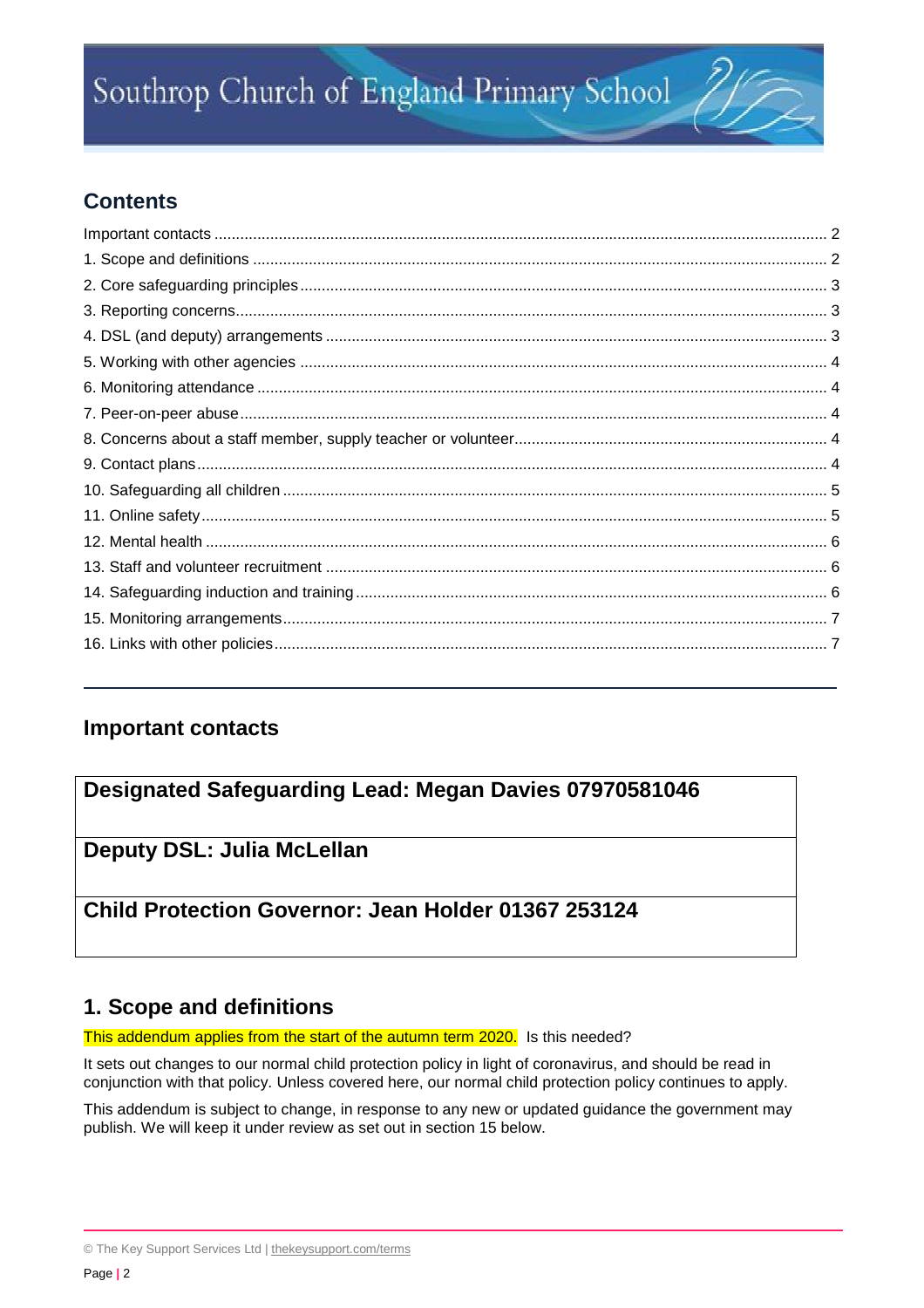In this addendum, where we refer to measures to protect pupils who are at home, this means those who are learning at home for reasons to do with coronavirus – for example, due to clinical and/or public health advice, such as if there's a local lockdown or if they need to self-isolate.

In this addendum, where we refer to vulnerable children, this means those who

Are assessed as being in need, including children:

- With a child protection plan
- With a child in need plan
- Looked after by the local authority
- Have an education, health and care (EHC) plan

Have been assessed as otherwise vulnerable by educational providers or LAs, for example those who are:

- On the edge of receiving support from children's social care services
- Adopted
- At risk of becoming NEET ('not in employment, education or training')
- Living in temporary accommodation
- Young carers
- Considered vulnerable by the school and/or LA

#### <span id="page-2-0"></span>**2. Core safeguarding principles**

We will follow the statutory safeguarding guidance, [Keeping Children Safe in Education.](https://www.gov.uk/government/publications/keeping-children-safe-in-education--2)

We will always have regard for these important safeguarding principles:

- The best interests of children must come first
- $\triangleright$  If anyone has a safeguarding concern about any child, they should act on it immediately
- A designated safeguarding lead (DSL) or deputy should be available at all times (see section 4 for details of our arrangements)
- It's essential that unsuitable people don't enter the school workforce or gain access to children
- Children should continue to be protected when they are online

#### <span id="page-2-1"></span>**3. Reporting concerns**

All staff and volunteers must continue to act on any concerns they have about a child immediately. It is still vitally important to do this, both for children at school and those at home.

All staff should notify the DSL or Deputy DSL and record their concerns on My Concerns, following up any relevant actions.

As a reminder, all staff should continue to work with and support children's social workers, where they have one, to help protect vulnerable children.

# <span id="page-2-2"></span>**4. DSL (and deputy) arrangements**

We aim to have a trained DSL or deputy DSL on site wherever possible. Details of all important contacts are listed in the contacts section at the start of this addendum.

If our DSL (or deputy) can't be on site, they can be contacted remotely on their mobile numbers or using their school email address [\(mdavies@southrop.gloucs.sch.uk](mailto:mdavies@southrop.gloucs.sch.uk) [jmclellan@southrop.gloucs.sch.uk\)](mailto:jmclellan@southrop.gloucs.sch.uk)

<sup>©</sup> The Key Support Services Ltd | [thekeysupport.com/terms](https://thekeysupport.com/terms-of-use)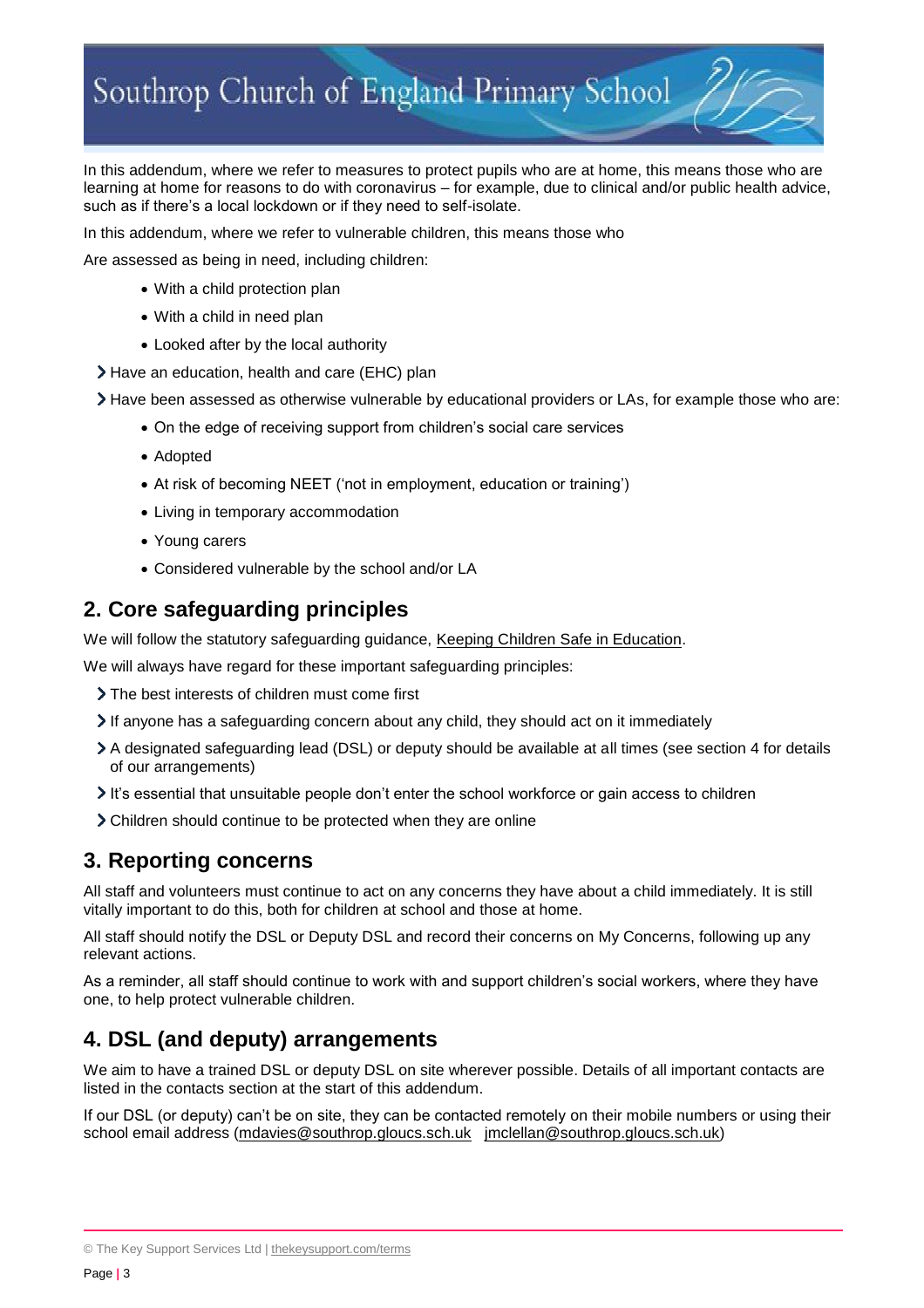# <span id="page-3-0"></span>**5. Working with other agencies**

We will continue to work with children's social care, with virtual school heads for looked-after and previously looked-after children, and with any other relevant safeguarding and welfare partners, to help keep children safe.

We will continue to update this addendum where necessary, to reflect any updated guidance from:

- > Our local safeguarding partners
- The local authority, about children with education, health and care (EHC) plans, the local authority designated officer and children's social care, reporting mechanisms, referral thresholds and children in need

The following guidance is currently in place:

#### <span id="page-3-1"></span>**6. Monitoring attendance**

We will resume taking our attendance register. We will also follow [guidance](https://www.gov.uk/government/publications/school-attendance) from the Department for Education on how to record attendance and what data to submit.

All pupils of compulsory school age will be expected to attend school unless a statutory reason applies (for example, the pupil has been granted a leave of absence, is unable to attend because of sickness, is unable to attend because of clinical and/or public health advice, is absent for a necessary religious observance).

Where any child we expect to attend school doesn't attend, or stops attending, we will:

- Follow up on their absence with their parents or carers, by calling parents and carers by 9.30 am and then taking further action if there is no response.
- Notify their social worker, where they have one

We will make arrangements with parents and carers to make sure we have up-to-date emergency contact details, and additional contact details where possible.

#### <span id="page-3-2"></span>**7. Peer-on-peer abuse**

We will continue to follow the principles set out in part 5 of Keeping Children Safe in Education when managing reports and supporting victims of peer-on-peer abuse.

Staff should continue to act on any concerns they have immediately – about both children attending school and those at home.

#### <span id="page-3-3"></span>**8. Concerns about a staff member, supply teacher or volunteer**

We will continue to follow the principles set out in part 4 of Keeping Children Safe in Education.

Staff should continue to act on any concerns they have immediately – whether those concerns are about staff/supply teachers/volunteers working on site or remotely.

We will continue to refer adults who have harmed or pose a risk of harm to a child or vulnerable adult to the Disclosure and Barring Service (DBS).

We will continue to refer potential cases of teacher misconduct to the Teaching Regulation Agency. We will do this using the email address Misconduct. Teacher@education.gov.uk for the duration of the COVID-19 period, in line with government guidance.

# <span id="page-3-4"></span>**9. Contact plans**

We have contact plans for children with a social worker, and other children who we have safeguarding concerns about, for circumstances where the child is at home.

Each child has an individual plan, which sets out

<sup>©</sup> The Key Support Services Ltd | [thekeysupport.com/terms](https://thekeysupport.com/terms-of-use)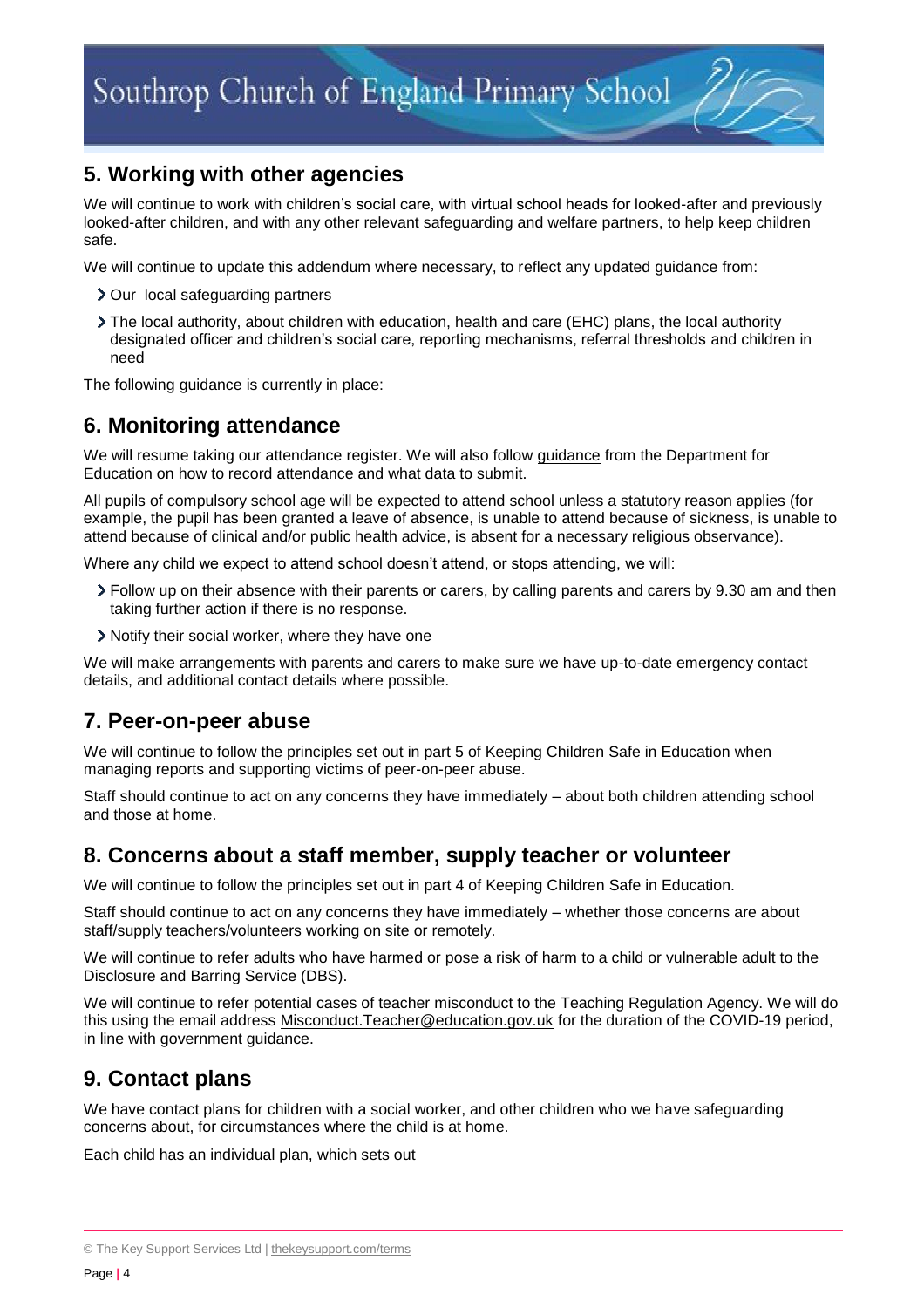- $\geq$  How often the school will make contact this will be at least once a week
- Which staff member(s) will make contact as far as possible, this will be staff who know the family well
- How staff will make contact this will be over the phone, doorstep visits, or a combination of both

We have agreed these plans with children's social care where relevant, and will review them.

If we can't make contact, we will contact social care or the police.

#### <span id="page-4-0"></span>**10. Safeguarding all children**

Staff and volunteers are aware that this difficult time potentially puts all children at greater risk.

Staff and volunteers will continue to be alert to any signs of abuse, or effects on pupils' mental health that are also safeguarding concerns, and act on concerns immediately in line with the procedures set out in section 3 above.

#### **10.1 Children returning to school**

The DSL (or deputy) will do all they reasonably can to find out from parents and carers whether there have been any changes regarding welfare, health and wellbeing that they should be aware of before children return.

They will also liaise with the school nurse(s) to gather relevant information about any support provided by school nursing services while children have not been in school.

The DSL (and deputy) will be given time to support staff and children regarding new concerns (and referrals as appropriate) as children return to school.

Staff and volunteers will be alert to any new safeguarding concerns as they see pupils in person.

#### **10.2 Children at home**

The school will maintain contact with children who are at home. Staff will try to speak directly to children at home to help identify any concerns. They will use school phones and devices to make calls home. Or, if necessary they will use personal phones but they will withhold their personal number.

Staff and volunteers will look out for signs like:

- Not completing assigned work or logging on to school systems
- No contact from children or families
- Seeming more withdrawn during any class check-ins or video calls

#### <span id="page-4-1"></span>**11. Online safety**

#### **11.1 In school**

We will continue to have appropriate filtering and monitoring systems in place in school.

#### **11.2 Outside school**

Where staff are interacting with children online, they will continue to follow our existing

- Staff Behaviour Policy
- IT Acceptable Use Policy
- Remote Learning Policy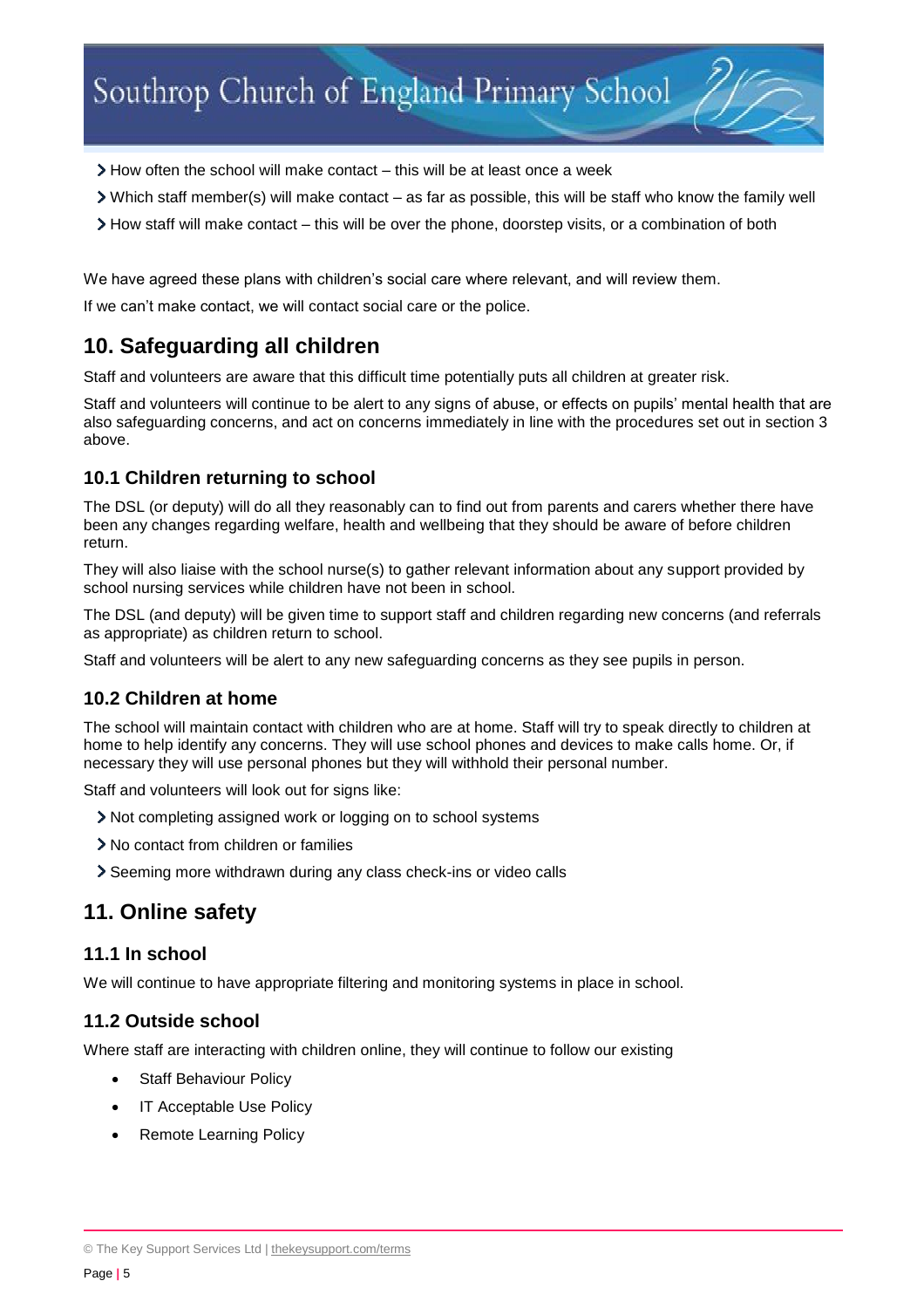Staff will continue to be alert to signs that a child may be at risk of harm online, and act on any concerns immediately, following our reporting procedures as set out in section 3 of this addendum

We will make sure children know how to report any concerns they have back to our school, and signpost them to other sources of support too.

#### **11.3 Working with parents and carers**

We will make sure parents and carers:

- Are aware of the potential risks to children online and the importance of staying safe online
- Know what our school is asking children to do online, where relevant, including what sites they will be using and who they will be interacting with from our school
- Are aware that they should only use reputable online companies or tutors if they wish to supplement the teaching and resources our school provides
- Know where else they can go for support to keep their children safe online

#### <span id="page-5-0"></span>**12. Mental health**

#### **12.1 Children returning to school**

Staff and volunteers will be aware of the possible effects that this period may have had on pupils' mental health. They will look out for behavioural signs, including pupils being fearful, withdrawn, aggressive, oppositional or excessively clingy, to help identify where support may be needed.

Where necessary children will be offered support from the ELSA

#### **12.2 Children at home**

Where possible, we will continue to offer our current support for pupil mental health for all pupils.

We will also signpost all pupils, parents/carers and staff to other resources to support good mental health at this time.

When setting expectations for pupils learning remotely and not attending school, teachers will bear in mind the potential impact of the current situation on both children's and adults' mental health.

Staff and volunteers will be alert to mental health concerns in children who are at home, and act on these immediately, following our reporting procedures as set out in section 3 of this addendum

#### <span id="page-5-1"></span>**13. Staff and volunteer recruitment**

We continue to recognise the importance of robust safer recruitment procedures, so that staff and volunteers who work in our school are safe to work with children.

We will continue to follow our safer recruitment procedures, and part 3 of Keeping Children Safe in Education.

When carrying out DBS checks and right to work checks, we will follow the latest guidance from the DBS, Home Office and Immigration Enforcement as appropriate (for example, with regards to the process for verifying documents). We will inform candidates about the intended process as soon as reasonably practicable.

We will continue to do our usual checks on new volunteers, and do risk assessments to decide whether volunteers who aren't in regulated activity should have an enhanced DBS check, in accordance with paragraphs 183-188 of Keeping Children Safe in Education.

# <span id="page-5-2"></span>**14. Safeguarding induction and training**

We will make sure staff and volunteers are aware of changes to our procedures and local arrangements.